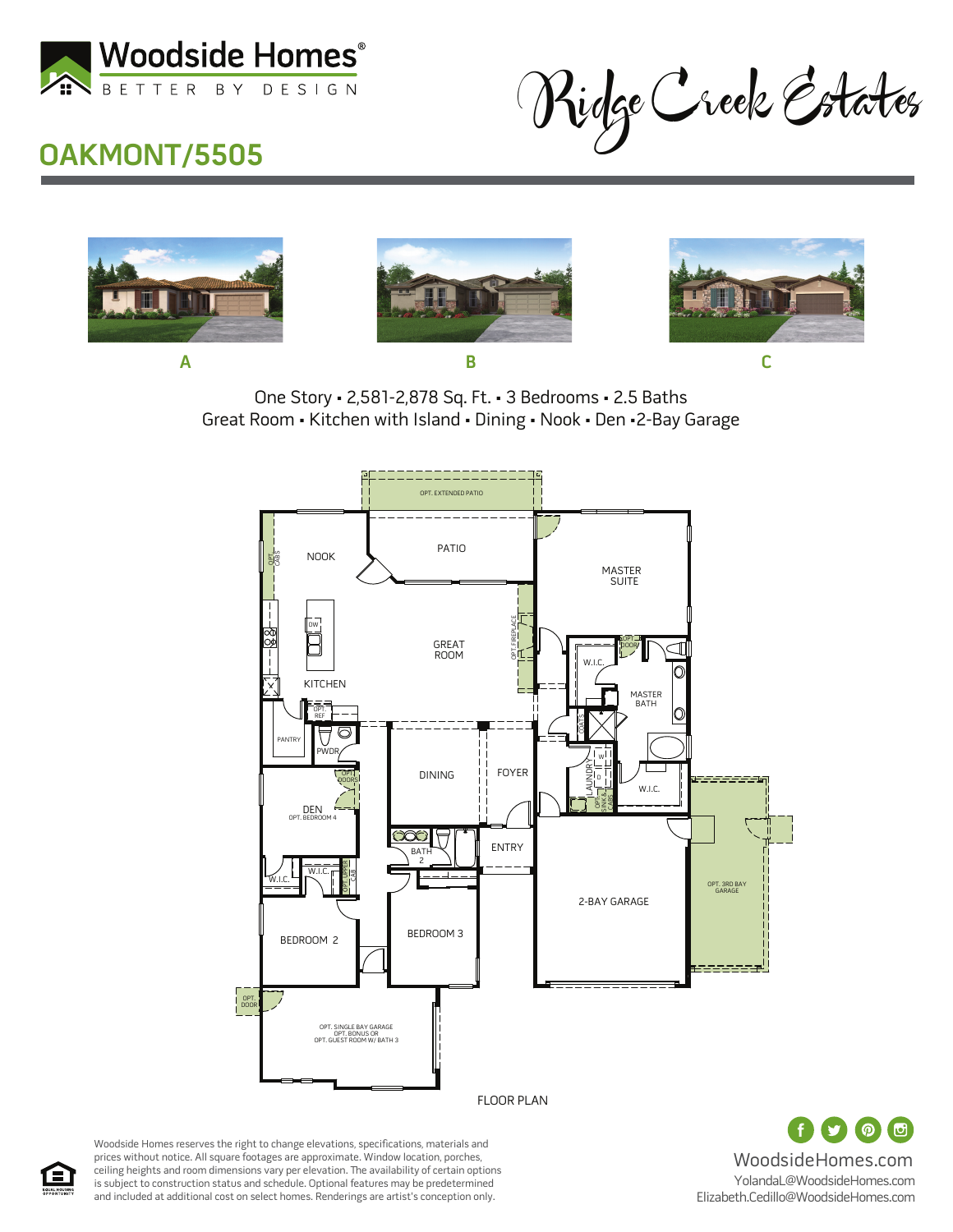

Ridge Creek Estates

# **OAKMONT/5505**

## **OPTIONS**











OPTIONAL SLIDING GLASS DOOR AT GREAT ROOM



MASTER ∩ BATH

ALTERNATE DECK-MOUNT TUB AT MASTER BATH



OPTIONAL FREE-STANDING TUB AT MASTER BATH



OPTIONAL SUPER SHOWER AT MASTER BATH



OPTIONAL BONUS IN LIEU OF SINGLE BAY GARAGE

 $\odot$ (可 WoodsideHomes.com YolandaL@WoodsideHomes.com Elizabeth.Cedillo@WoodsideHomes.com



OPTIONAL DOOR AT GUEST SUITE

GUEST **SUITE** 





WALK-IN PANTRY

IN LIEU OF DEN



Woodside Homes reserves the right to change elevations, specifications, materials and prices without notice. All square footages are approximate. Window location, porches, ceiling heights and room dimensions vary per elevation. The availability of certain options is subject to construction status and schedule. Optional features may be predetermined and included at additional cost on select homes. Renderings are artist's conception only.